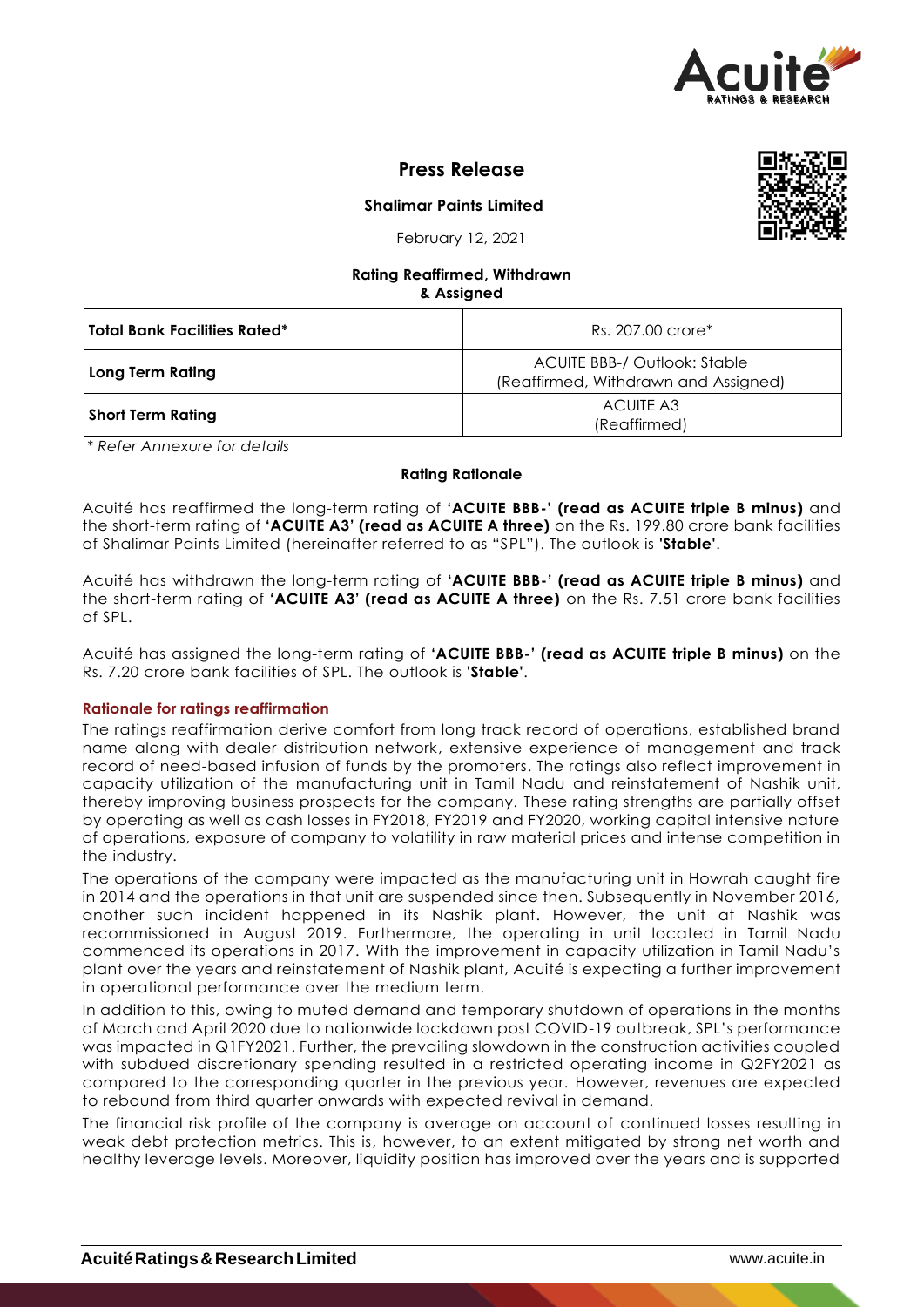

by need based infusion of funds by the promoters.

#### **Analytical Approach**

Acuité has considered the standalone view of business and financial risk profiles of SPL to arrive at this rating.

#### **About the Company**

SPL was incorporated in the year 1902 and is the pioneer in the Indian Paints industry. The company is engaged in the manufacturing and marketing of decorative paints and industrial coatings and have four manufacturing plants located strategically at Howrah (Kolkata), Sikandrabad (Uttar Pradesh), Gummidipoondi (Tamil Nadu) and Nashik (Maharashtra). Operations at Howrah unit are suspended since 2014 due to a fire which damaged the unit. Therefore, currently, SPL has three operational units with a total installed capacity of 69,000 KLPA.

In 1989, the company was acquired by O.P. Jindal Group and Hongkong based S. S. Jhunjhunwala group. Currently, SPL is a part of Ratan Jindal faction of O.P. Jindal group and S. S. Jhunjhunwala group, both the promoter groups together holding 53.10 per cent of the shares. It is listed on National Stock Exchange as well as Bombay Stock Exchange since 1972.

## **Key Rating Drivers**

#### **Strengths**

#### **Long track record of operations, established brand name and experienced management**

Incorporated in the year 1902, SPL has a vintage of more than a century and is the pioneer in the domestic paints industry. The company has established brands such as 'Superlac Advance', 'Superlac Premium Hi Gloss Enamel' and 'Signature Luxury Emulsion' among others, spread across various product segments.

SPL forms part of Delhi-based Ratan Jindal faction of O.P. Jindal group and Hongkong-based S.S. Jhunjhunwala Group, since 1989. Both the promoter groups together own 53.10 per cent of the shareholding in the company. Currently, the operations of the company are led by Mr. Ashok Kumar Gupta who has extensive experience in holding leadership positions at various reputed organizations such as APL Apollo Tubes Limited, SAIL and Jindal Stainless Limited, among others. Other members of the top management also have extensive experience in varied line of businesses. The senior management team is ably supported by a strong line of mid-level managers.

Acuité believes that SPL will continue to benefit from its long track record of operations and experienced management in order to develop relationships with its customers and suppliers.

#### **Established dealer distribution network across the country**

SPL operates through its strategically located manufacturing units in four different regions across the country, of which three are currently operational viz. Nashik, Sikandrabad and Chennai. The company also has extensive sales and distribution network with more than 5,300 active dealers, 33 sales depots and 3 regional distribution centres, which has helped SPL in establishing nationwide presence, especially in the retail-based decorative segment. While the industrial paints segment derives its demand primarily from the business clients and the portfolio consists various reputed organizations.

#### **Augmented business risk profile**

The operational performance of the company has improved over the past three years marked by improvement in scale of operations with a total operating income of Rs. 343.85 crore in FY2020 as against Rs. 287.62 crore in FY2019 and Rs. 271.19 crore in FY2018, thereby resulting in a growth at a three-year CAGR of 12.60 per cent. This improvement is on account of improved realisations across the product segments. It is further supported by commencement of operations in Tamil Nadu unit in 2017 and recommissioning of Nashik unit in August 2019.

The operations were impacted and SPL has been incurring operating as well cash losses in the previous years, primarily on account of higher fixed costs since FY2017. However, the company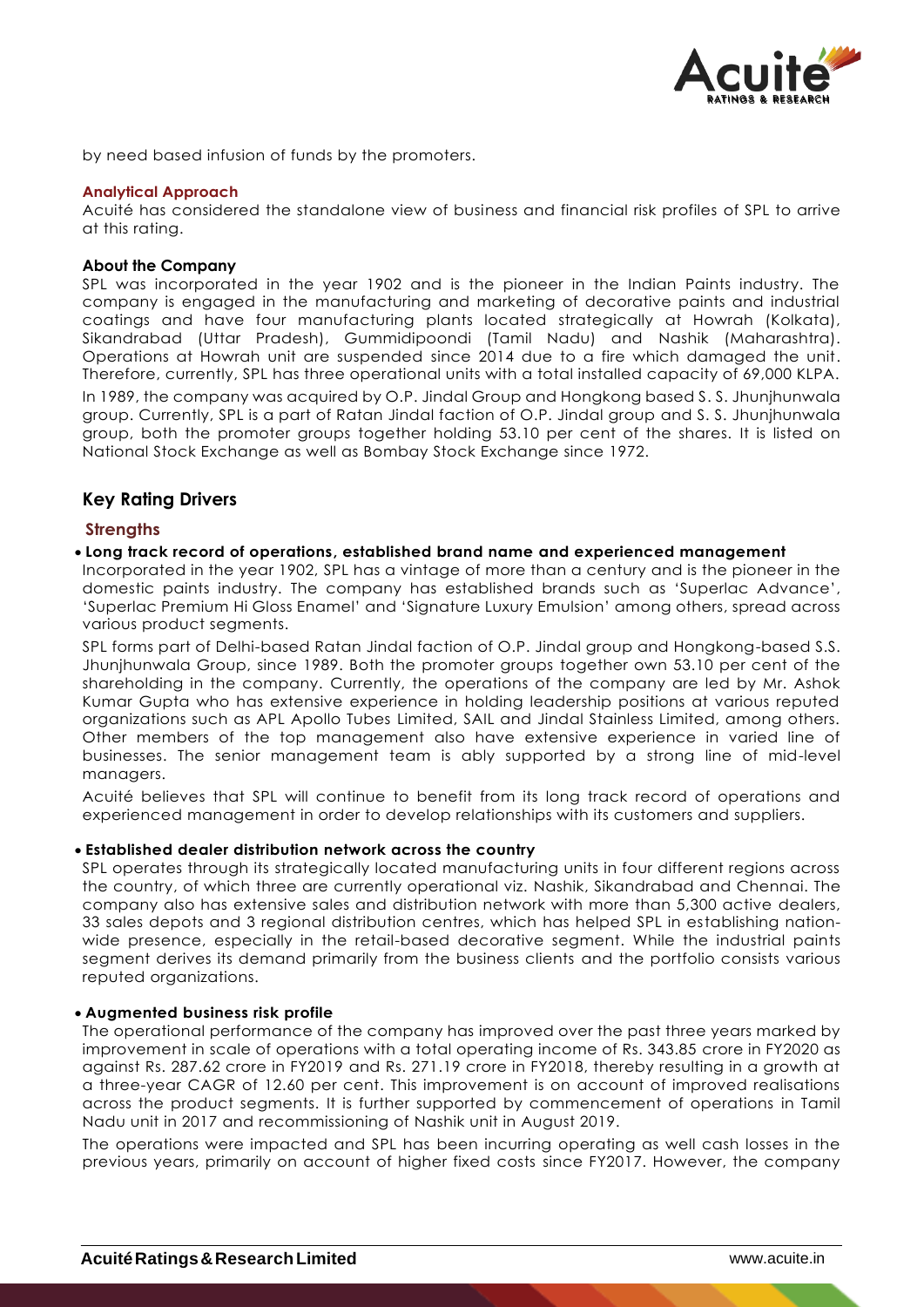

has reported improvement in operational performance when it achieved break-even at EBITDA level in Q1FY2020, followed by Q2FY2020 & Q3FY2020. In H1FY2021, despite challenges like muted demand, temporary shutdown of operations in the months of March and April 2020, prevailing slowdown in the construction activities and subdued discretionary spending, SPL managed to book an operating income of Rs. 121.80 crore as against Rs. 167.39 crore during the corresponding period in the previous year, indicating signs of revival in demand. SPL has registered an EBITDA of Rs. 4.50 crore in Q2FY2021.

Acuité believes that the operational performance of SPL will continue to improve over the medium term on the back of improved capacity utilization of the recently commissioned/ recommissioned manufacturing plants as well as expected improvement in profitability and will remain a key rating sensitivity.

#### **Need-based funding support by promoters coupled with improved liquidity position**

The company in FY2019 raised funds by way of rights issue to support its incremental working capital requirements and liquidity position. At first, SPL raised Rs. 49.73 crore in April 2018 and then further an amount equalling to Rs. 200.87 crore was raised through another rights issue in January 2019. The proceeds from the rights issue have been utilized for supporting its long-term working capital requirements, capital expenditure required for reinstating Nashik's plant along with setting up of regional distribution centre at Nashik and general corporate purposes.

Furthermore, in April 2019, Hind Strategic Investments (one of the promoters) has converted its ECB loan into equity shares by way of preferential allotment.

The infusion of funds in the previous two years has resulted in the healthy net worth of around Rs. 250.94 crore as on March 31, 2020. Leverage levels also stood healthy marked by gearing of 0.48 times as on March 31, 2020 and total outside liabilities to tangible net worth (TOL/TNW) level of 0.86 times as on March 31, 2020.

With the improvement in profitability as evident from the results of Q2FY2021, company is expecting to achieve cash break-even in the upcoming quarters too. Improvement in liquidity position is further supported by receipt of insurance claim to the extent of Rs. 14.00 crore by the end of FY2020 and an amount of ~Rs. 8.00 crore is expected to be received in the short-term.

Acuité believes that the financial risk profile and liquidity profile of SPL will further improve over the medium term on the back of improvement in profitability.

## **Weaknesses**

#### **Working capital intensive nature of operations**

SPL has improved yet intensive working capital requirements marked by gross current assets (GCA) of 206 days in FY2020 improved from 334 days in FY2019. This improvement is marked by reduced debtors' collection period of 76 days in FY2020 as against 126 days in FY2019 as the company has written-off non-recoverable amount of old debtors in FY2020. On the contrary, inventory holding period has increased to 84 days in FY2020 as against 75 days in FY2019. Working capital requirements to an extent met by stretched creditors' payment period. At the same time, fund-based limits are utilized at an average of 85.49 per cent during previous eight months till November, 2020 and while the non-fund based limits are utilized at an average of ~31 per cent during the same period, thereby providing sufficient liquidity buffer.

Acuité expects the working capital operations of SPL to improve yet remain intensive over the medium term on account of level of inventory to be maintained and the credit given to its customers.

#### **Exposure to intense competition and susceptibility to volatility in raw material prices**

The organised paint industry is dominated by a few large players and SPL also face competition from strong regional players, especially in mass-market products.

While the company has the flexibility to pass on rise in prices to customers in the domestic decorative business, this is limited in the industrial paints segment. Given that material cost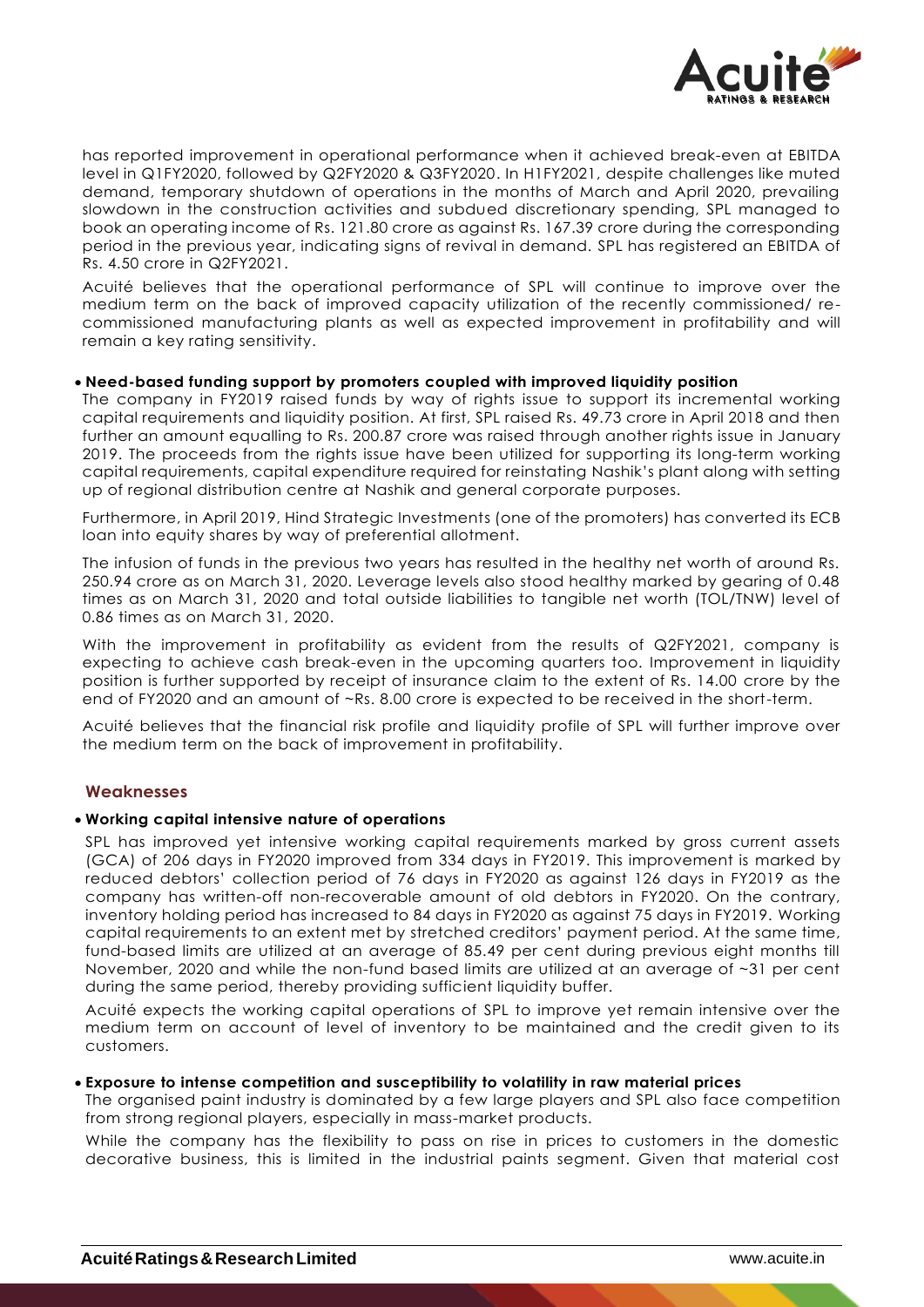

accounts for around 61.50 per cent of total cost of sales, which is to an extent hedged by way of crude-based derivatives, hence making the profitability in the industrial paints segment partly susceptible to volatility in raw material prices. Hence, operating margins would remain susceptible to the fluctuations in raw material prices.

#### **Rating Sensitivity**

- Improvement in profitability metrics.
- Substantial improvement in working capital management.
- Further improvement in liquidity position.
- Decline in scale of operations

#### **Material Covenants**

None

#### **Liquidity: Adequate**

SPL has adequate liquidity profile marked by infusion of funds by way of rights issue coupled with conversion of ECB loan into equity. Liquidity position is further supported by expected insurance claim to the extent of Rs. 8.00 crore during H2FY2021. Rs. 2.35 crore remains unutilized as on 30th September, 2020 out of the proceeds of rights issue. The fund-based working capital limits of SPL remains utilised at ~85.49 per cent over the last eight months till November, 2020 while the nonfund based limit remains utilized at ~31 per cent during the same period, thereby providing sufficient liquidity buffer. Average annual maturing debt obligations stood at ~Rs. 1.86 crore and there are no proposed capital expenditure plans. The company maintains unencumbered cash and bank balances of Rs. 4.62 crore as on 30th September, 2020. In addition to this, SPL has availed the Covid-19 moratorium under the Regulatory Package announced by Reserve Bank of India (RBI). Acuité believes that the liquidity of the company is likely to remain adequate over the medium term on account of improvement in profitability and receipt of expected insurance claim.

#### **Outlook: Stable**

Acuité believes that SPL will maintain a 'Stable' outlook and will continue to derive benefits over the medium term due to extensive experience of promoters, long-track record of operations and established brand name. The outlook may be revised to 'Positive' in case the company registers higher-than-expected growth in its revenue and profitability while improving its liquidity position. Conversely, the outlook may be revised to 'Negative' in case the company registers lower-thanexpected growth in revenues and profitability or in case of deterioration in the company's financial risk profile or significant elongation in the working capital cycle.

|                               | Unit    | <b>FY20</b><br>(Actual) | <b>FY19</b><br>(Actual) |
|-------------------------------|---------|-------------------------|-------------------------|
| <b>Operating Income</b>       | Rs. Cr. | 343.85                  | 287.62                  |
| PAT                           | Rs. Cr. | (37.88)                 | (81.54)                 |
| <b>PAT Margin</b>             | (%)     | (11.02)                 | (28.35)                 |
| Total Debt/Tangible Net Worth | Times   | 0.48                    | 0.53                    |
| <b>PBDIT/Interest</b>         | Times   | 1.27                    | (3.02)                  |

#### **About the Rated Entity - Key Financials**

**Status of non-cooperation with other CRA**  None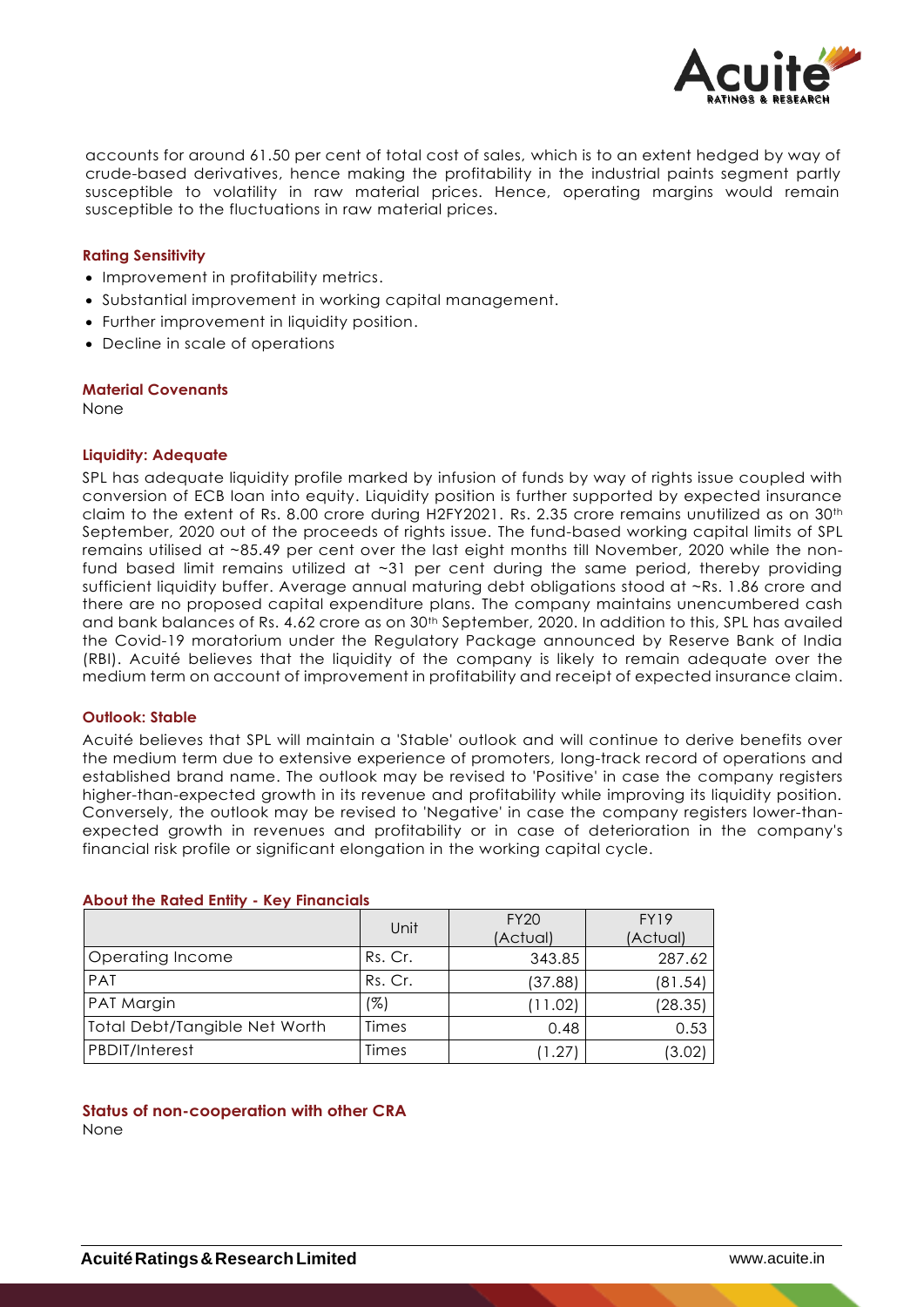

## **Any other information**

Not Applicable

## **Applicable Criteria**

- Default Recognition https://www.acuite.in/view-rating-criteria-52.htm
- Financial Ratios And Adjustments -https://www.acuite.in/view-rating-criteria-53.htm
- Manufacturing Entities https://www.acuite.in/view-rating-criteria-59.htm

#### **Note on complexity levels of the rated instrument**

https://www.acuite.in/view-rating-criteria-55.htm

#### **Rating History (Up to previous three years)**

| <b>Date</b> | Name of Instrument/<br><b>Facilities</b> | Term       | Amount<br>(Rs. Cr.) | <b>Ratings/Outlook</b>                   |
|-------------|------------------------------------------|------------|---------------------|------------------------------------------|
| 25-Jan-2021 | Cash Credit                              | Long term  | 60.00               | <b>ACUITE BBB-/ Stable</b><br>(Assigned) |
|             | Cash Credit                              | Long term  | 22.00               | <b>ACUITE BBB-/ Stable</b><br>(Assigned) |
|             | Cash Credit                              | Long term  | 12.00               | <b>ACUITE BBB-/ Stable</b><br>(Assigned) |
|             | Cash Credit                              | Long term  | 8.50                | <b>ACUITE BBB-/ Stable</b><br>(Assigned) |
|             | Mortgage Loan                            | Long term  | 4.88                | <b>ACUITE BBB-/ Stable</b><br>(Assigned) |
|             | Term Loan                                | Long term  | 15.11               | <b>ACUITE BBB-/ Stable</b><br>(Assigned) |
|             | Proposed Bank facilities                 | Long term  | 4.51                | <b>ACUITE BBB-/ Stable</b><br>(Assigned) |
|             | <b>Bank Guarantee</b>                    | Short term | 10.00               | <b>ACUITE A3</b><br>(Assigned)           |
|             | Letter of Credit                         | Short term | 37.50               | <b>ACUITE A3</b><br>(Assigned)           |
|             | Letter of Credit                         | Short term | 6.00                | <b>ACUITE A3</b><br>(Assigned)           |
|             | Letter of Credit#                        | Short term | 15.00               | <b>ACUITE A3</b><br>(Assigned)           |
|             | <b>Bank Guarantee#</b>                   | Short term | 3.00                | <b>ACUITE A3</b><br>(Assigned)           |
|             | <b>Bank Guarantee</b>                    | Short term | 0.75                | <b>ACUITE A3</b><br>(Assigned)           |
|             | Letter of Credit                         | Short term | 7.75                | <b>ACUITE A3</b><br>(Assigned)           |

*Bank facilities with SBI, HDFC, PNB and Union Bank are under consortium with SBI being the lead banker.*

*#Outstanding under NFB limits not to exceed Rs. 15.00 crore at any point of time and all limits are interchangeable.*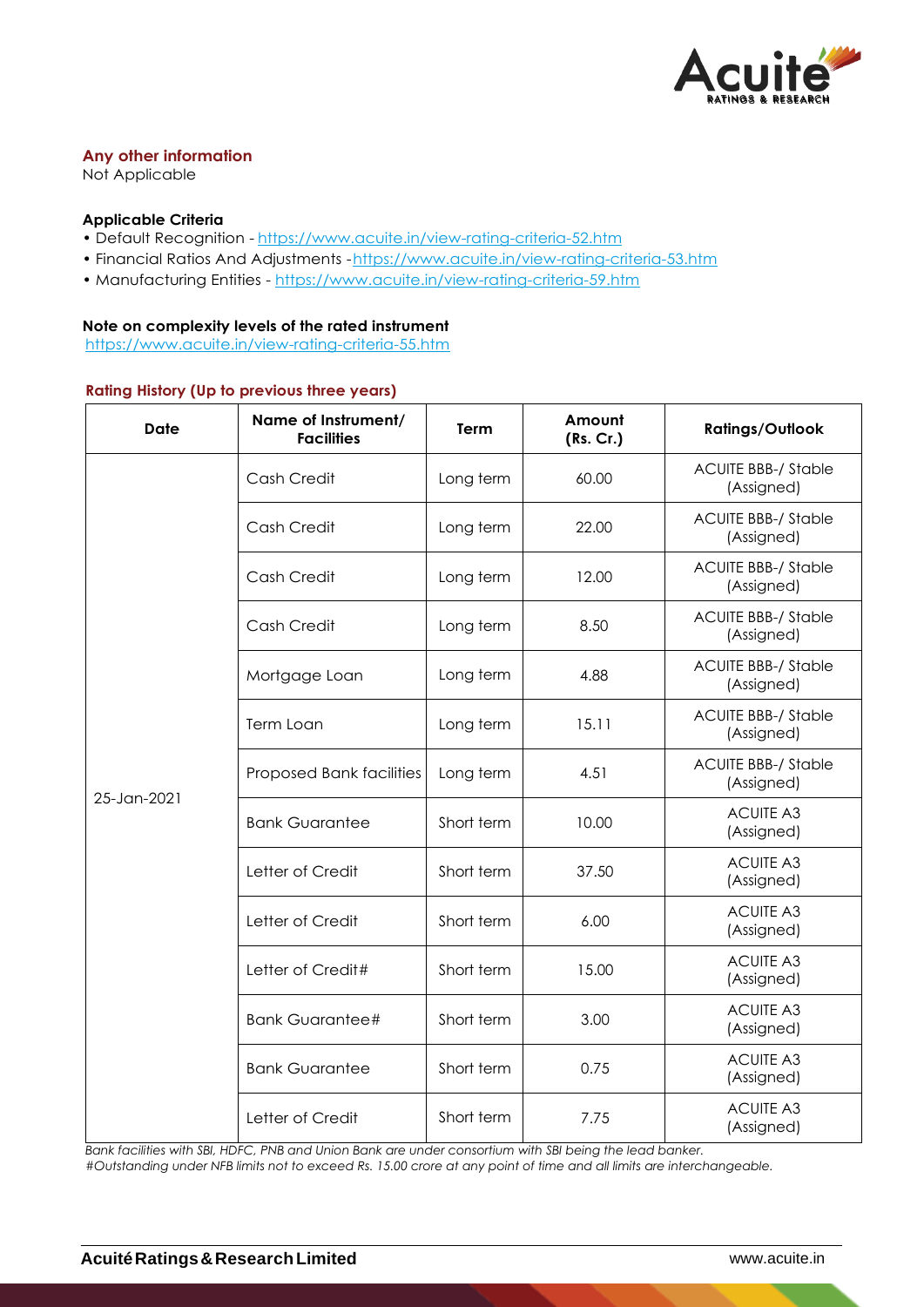

## **\*Annexure – Details of instruments rated**

| Name of the<br><b>Facilities</b>               | Date of<br><b>Issuance</b> | Coupon<br>Rate           | Maturity<br><b>Date</b>  | Size of the<br><b>Issue</b><br>(Rs. Cr.) | <b>Ratings/Outlook</b>                     |
|------------------------------------------------|----------------------------|--------------------------|--------------------------|------------------------------------------|--------------------------------------------|
| Cash Credit                                    | <b>Not</b><br>Applicable   | Not<br>Applicable        | <b>Not</b><br>Applicable | 60.00                                    | <b>ACUITE BBB-/ Stable</b><br>(Reaffirmed) |
| Cash Credit                                    | Not<br>Applicable          | Not<br>Applicable        | <b>Not</b><br>Applicable | 22.00                                    | <b>ACUITE BBB-/ Stable</b><br>(Reaffirmed) |
| Cash Credit                                    | <b>Not</b><br>Applicable   | <b>Not</b><br>Applicable | <b>Not</b><br>Applicable | 12.00                                    | <b>ACUITE BBB-/ Stable</b><br>(Reaffirmed) |
| Cash Credit                                    | <b>Not</b><br>Applicable   | Not<br>Applicable        | Not<br>Applicable        | 8.50                                     | <b>ACUITE BBB-/ Stable</b><br>(Reaffirmed) |
| Mortgage Loan                                  | 28-05-2019                 | 12.95%                   | 15-06-2030               | 4.88                                     | <b>ACUITE BBB-/ Stable</b><br>(Reaffirmed) |
| Term Loan                                      | 18-12-2015                 | 13.00%                   | 01-08-2027               | 15.11                                    | <b>ACUITE BBB-/ Stable</b><br>(Reaffirmed) |
| <b>Working Capital</b><br>Demand Loan          | Not<br>Applicable          | Not<br>Applicable        | Not<br>Applicable        | 6.00                                     | <b>ACUITE BBB-/ Stable</b><br>(Assigned)   |
| <b>Working Capital</b><br>Demand Loan          | Not<br>Applicable          | Not<br>Applicable        | Not<br>Applicable        | 1.20                                     | <b>ACUITE BBB-/ Stable</b><br>(Assigned)   |
| Proposed Bank<br>facilities                    | Not<br>Applicable          | Not<br>Applicable        | Not<br>Applicable        | 4.51                                     | <b>ACUITE BBB-(Withdrawn)</b>              |
| <b>Bank Guarantee</b>                          | Not<br>Applicable          | <b>Not</b><br>Applicable | <b>Not</b><br>Applicable | 10.00                                    | <b>ACUITE A3 (Reaffirmed)</b>              |
| Letter of Credit                               | Not<br>Applicable          | Not<br>Applicable        | <b>Not</b><br>Applicable | 37.50                                    | <b>ACUITE A3 (Reaffirmed)</b>              |
| Letter of Credit                               | Not<br>Applicable          | Not<br>Applicable        | Not<br>Applicable        | 6.00                                     | <b>ACUITE A3 (Reaffirmed)</b>              |
| Letter of Credit/<br><b>Bank</b><br>Guarantee# | Not<br>Applicable          | Not<br>Applicable        | Not<br>Applicable        | 15.00                                    | <b>ACUITE A3 (Reaffirmed)</b>              |
| <b>Bank Guarantee</b>                          | Not<br>Applicable          | Not<br>Applicable        | Not<br>Applicable        | 3.00                                     | <b>ACUITE A3</b><br>(Withdrawn)            |
| Letter of Credit                               | Not<br>Applicable          | Not<br>Applicable        | Not<br>Applicable        | 7.75                                     | <b>ACUITE A3 (Reaffirmed)</b>              |
| <b>Bank Guarantee</b>                          | Not<br>Applicable          | Not<br>Applicable        | Not<br>Applicable        | 0.75                                     | <b>ACUITE A3 (Reaffirmed)</b>              |